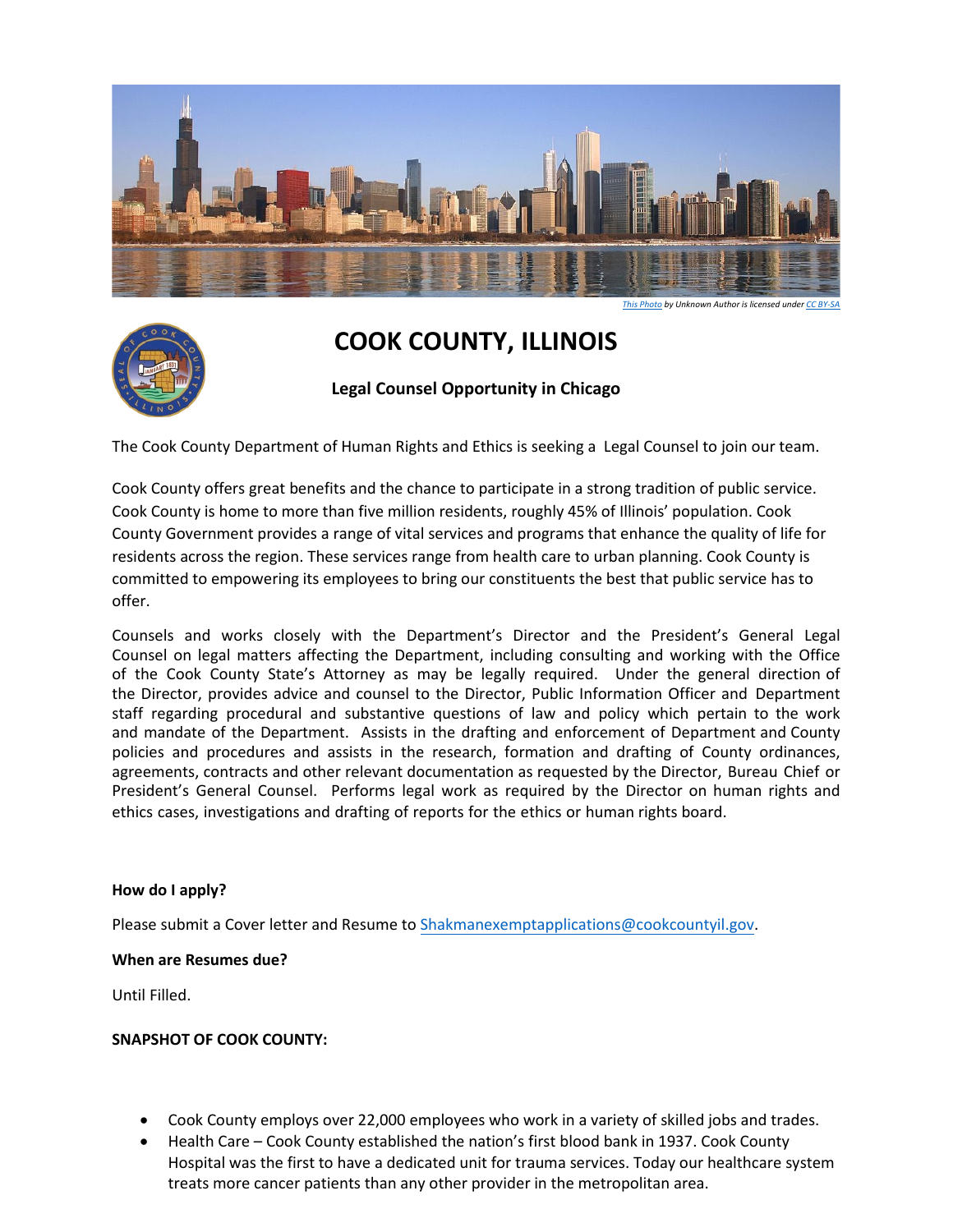- Technology Cook County's Bureau of Technology provides technology support to Cook County offices and employees, with its wide area network providing service to more than 120 municipalities.
- Courts Cook County oversees one of the nation's largest unified criminal and civil justice system and administers the largest single jail site in the country.
- Highway Cook County maintains almost 600 miles of roads and highways.
- Land Cook County assesses the value of more than 1.5 million parcels of taxable land and collects and distributes tax funds as a service for local government taxing bodies.
- Safety Cook County provides vital services to local government, from conducting elections in suburban areas to offering 911 services in unincorporated areas and municipalities.

### **Location:**

Located in the Loop District of downtown Chicago, one of the most formidable business districts in the world, the area has an astounding number of cultural foundations, stunning parks such as Millennial Park and Maggie Daley Park, steps away from the Chicago Riverwalk, award-winning restaurants and plenty of shopping!

In addition, Chicago is serviced by multiple bus and train lines for public transportation from the suburbs to the city, taxis are plentiful, public parking garages for motorist, and bicycle share rentals and local bike lanes for bicyclist.

### **Benefits:**

Cook County employees have access to a variety of benefits, including:

- Medical and Pharmacy Plans
- Dental Plans
- Vision Plan
- Flexible Spending Accounts Health Care and Dependent Care
- Life Insurance Group Term and Supplemental Life
- Commuter Benefits
- Pre-paid Legal Services
- Retirement Benefits

### **Post Offer testing:**

### **This position requires successful completion of post-offer tests which includes a background check.**

PURSUANT TO EXECUTIVE ORDER 2021-1 AND COOK COUNTY'S MANDATORY COVID-19 VACCINATION POLICY, THE SELECTED CANDIDATE WILL BE REQUIRED TO EITHER **SUBMIT PROOF OF FULL VACCINATION OR A REQUEST FOR REASONABLE ACCOMMODATION PRIOR TO THE START OF EMPLOYMENT.** PLEASE CLICK THE FOLLOWING HYPERLINKS FOR THE FULL TEXT OF EXECUTIVE ORDER 2021-1 AND THE COOK COUNTY MANDATORY COVID-19 VACCINATION POLICY.

[EXECUTIVE ORDER 2021-1](https://www.cookcountyil.gov/agency/office-president)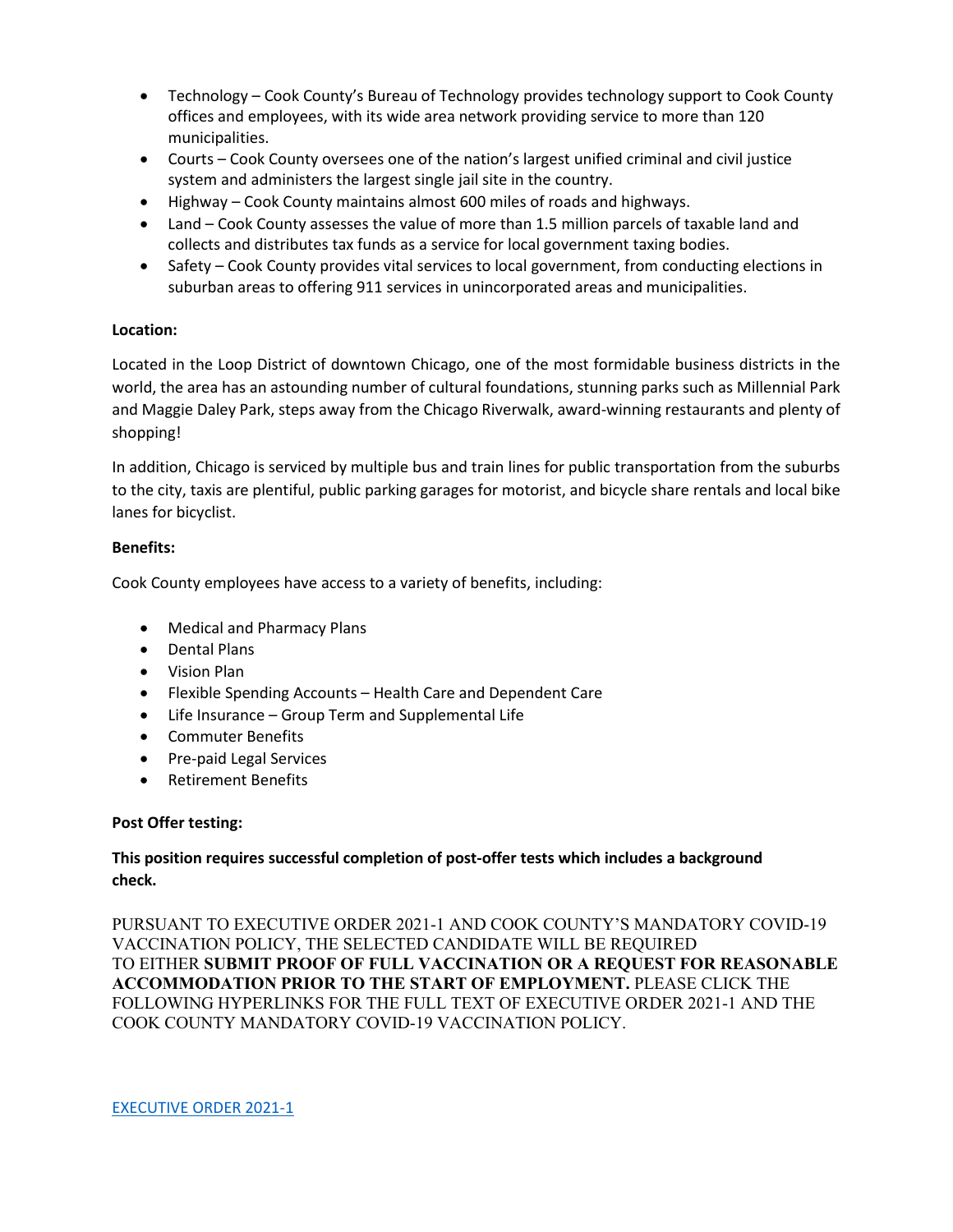# **COUNTY OF COOK**



# **Bureau of Human Resources**

118 N. Clark Street, Room 840 Chicago, IL 60602

| <b>Job Code:</b>      | 5368                    |
|-----------------------|-------------------------|
| <b>Job Title:</b>     | Legal Counsel           |
| <b>Salary Grade:</b>  | 24                      |
| <b>Bureau:</b>        | Office of the President |
| Department:           | Human Rights and Ethics |
| Dept. Budget No.      | 002                     |
| <b>Position I.D.</b>  | 9526930                 |
| <b>Shakman Exempt</b> |                         |

### **Characteristics of the Position**

### **General Overview**

Counsels and works closely with the Department's Director and the President's General Legal Counsel on legal matters affecting the Department, including consulting and working with the Office of the Cook County State's Attorney as may be legally required. Under the general direction of the Director, provides advice and counsel to the Director, Public Information Officer and Department staff regarding procedural and substantive questions of law and policy which pertain to the work and mandate of the Department. Assists in the drafting and enforcement of Department and County policies and procedures and assists in the research, formation and drafting of County ordinances, agreements, contracts and other relevant documentation as requested by the Director, Bureau Chief or President's General Counsel. Performs legal work as required by the Director on human rights and ethics cases, investigations and drafting of reports for the ethics or human rights board.

### **Key Responsibilities and Duties**

Supervises investigators and legal interns where applicable, reviews Department work product, researches and writes orders and decisions, where applicable.

Drafts Department procedural rules and policy pertaining to the interpretation and enforcement of Department applicable ordinances, as well as general Department policy and procedure.

Reviews and may conduct as necessary, training and education programs for employees of the Department as it relates to County Ordinance.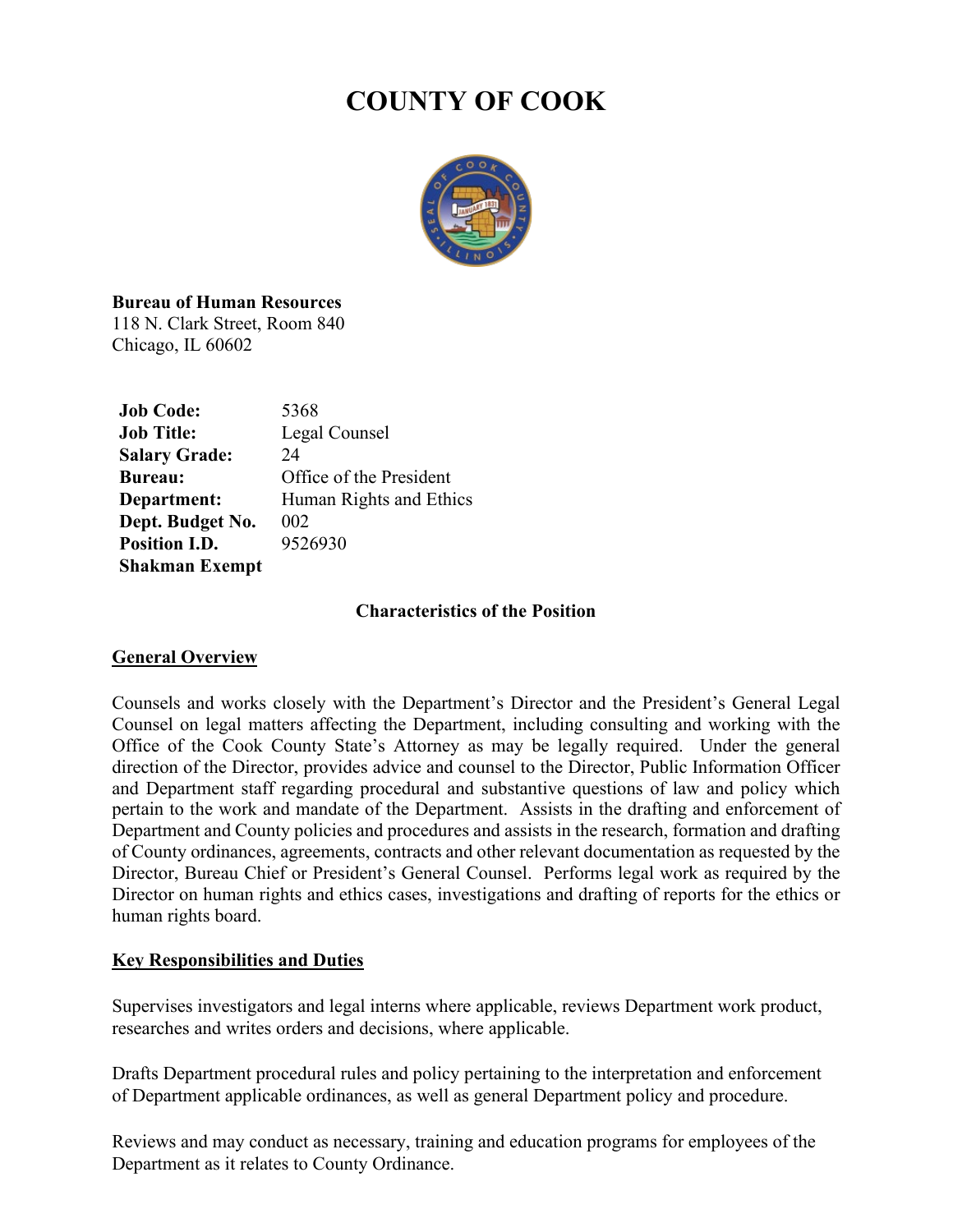Coordinates with appropriate County personnel on training and education for County employees.

Reviews and updates all training curriculum in order to make sure that it reflects the current status of the law as it applies to the Department.

Advises and updates Department staff and volunteer commissioners on current developments in the law relevant to the Department and its mission and mandate.

Assists the Director in drafting ordinances, agreements, contracts, policies, procedures and other relevant documentation.

Advises the Director on matters confidential in nature.

Advises the Public Information Officer on questions related to the Freedom of Information Act.

Reports matters of legal relevance to the President's General Counsel and accepts assignments from the Director and President's General Counsel as necessary.

Consults with the President's General Counsel and the Cook County State's Attorney as needed or requested including on legal issues regarding the interpretation and enforcement of County Ordinances and policies.

Represent the Department before the Department of Administrative Review or in conjunction with the Office of the Cook County State's Attorney

# **Knowledge, Skills and Abilities**

Extensive knowledge of local, state and federal human rights and ethics ordinances, laws and standards.

Legal research and writing skills.

Analytical skills, including the ability to elicit and evaluate information, formulate opinions and make recommendations relative to the mission and mandate of the Department.

Administrative and supervisory skills, ability to communicate effectively both verbally and in writing with superiors and subordinates.

Excellent organizational skills; ability to handle a caseload, coordinate various projects in a timely manner; and respond, as necessary to emergency situations, must be attentive to details.

Experience and skill in handling individuals with grievances; must possess the ability to handle difficult and/or tense situations with tact and diplomacy.

Must possess strong mediation and interpersonal skills; ability to act professionally under highly emotional situations; ability to act as a mediator.